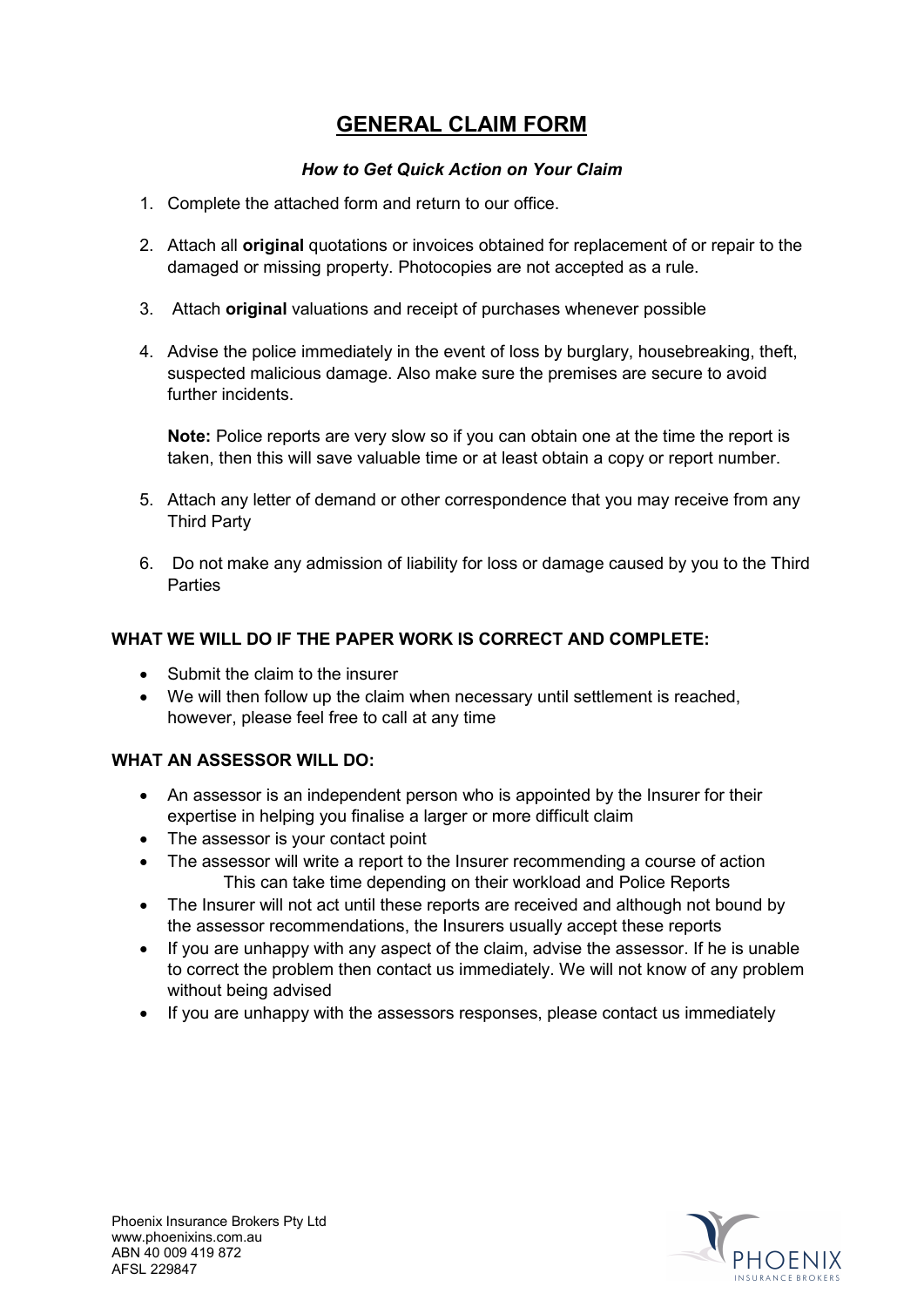# **GENERAL CLAIM FORM**

#### **Important**

- The issue of this form does not constitute an admission of liability on the part of the insurer.
- Do not admit liability Ask for any claim to be put in writing and refer all correspondence to Phoenix Insurance Brokers.
- Send all quotations you have received to repair or replace damaged property or invoices or receipts if the goods have already been repaired.

#### **1. Insured Details**

| <b>Policy Number</b>                 |  |
|--------------------------------------|--|
| Name(s) of Insured(s)                |  |
| <b>Address</b>                       |  |
| <b>Contact Number</b>                |  |
| Are you registered for GST purposes? |  |
| <b>ABN</b>                           |  |
| Input Tax Credit Entitlement (ITC%)  |  |

#### **2. General Details or Loss/Damage**

| Address where the event occurred                                                             |  |
|----------------------------------------------------------------------------------------------|--|
| Date of Event                                                                                |  |
| Approx. time of loss/damage                                                                  |  |
| Please state full details of how<br>loss/damage or accident occurred                         |  |
| If there is insufficient space,<br>please attach separate paper<br>including further details |  |
|                                                                                              |  |
| Were the police notified? If yes<br>please provide Police Report<br><b>Number</b>            |  |